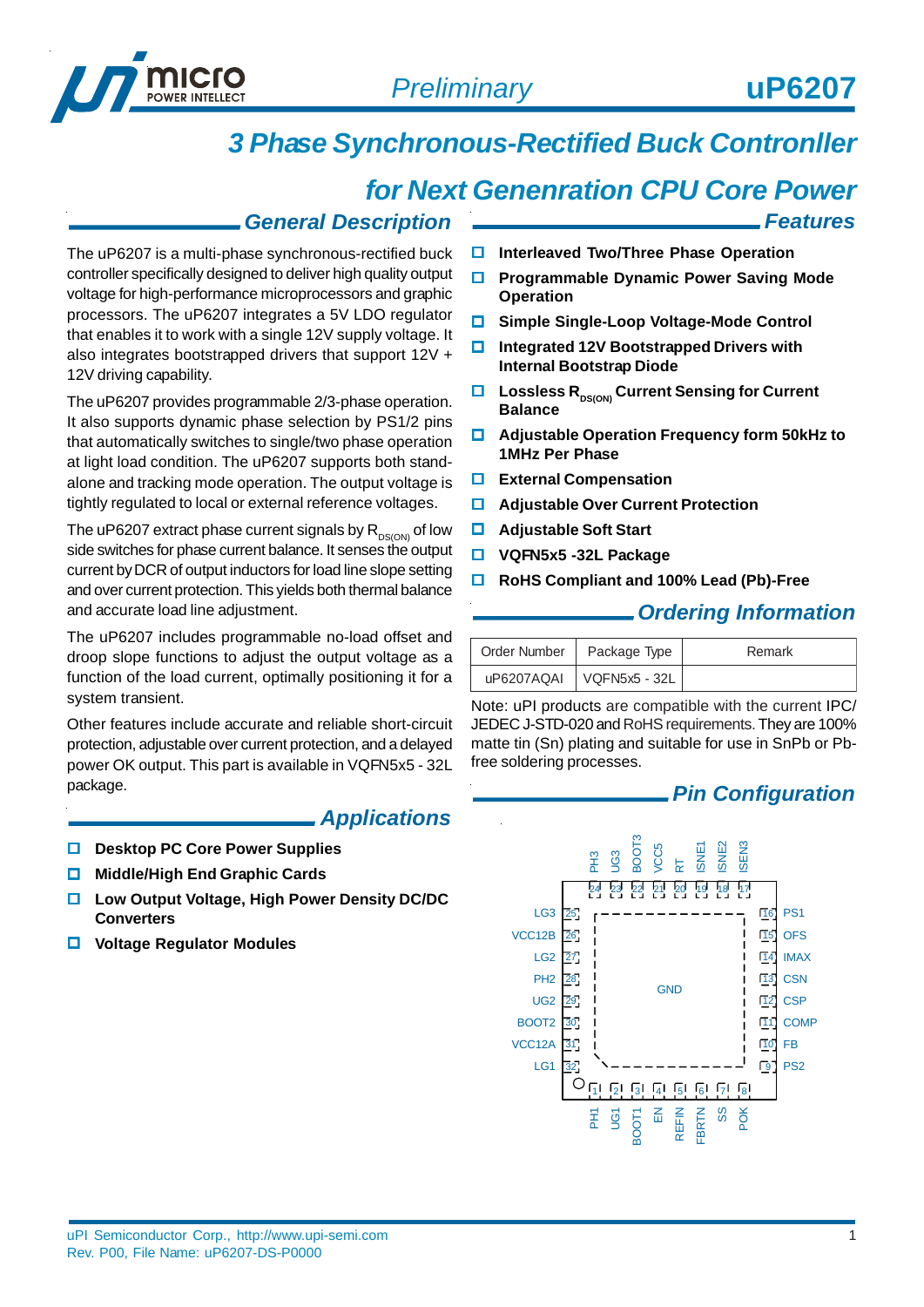



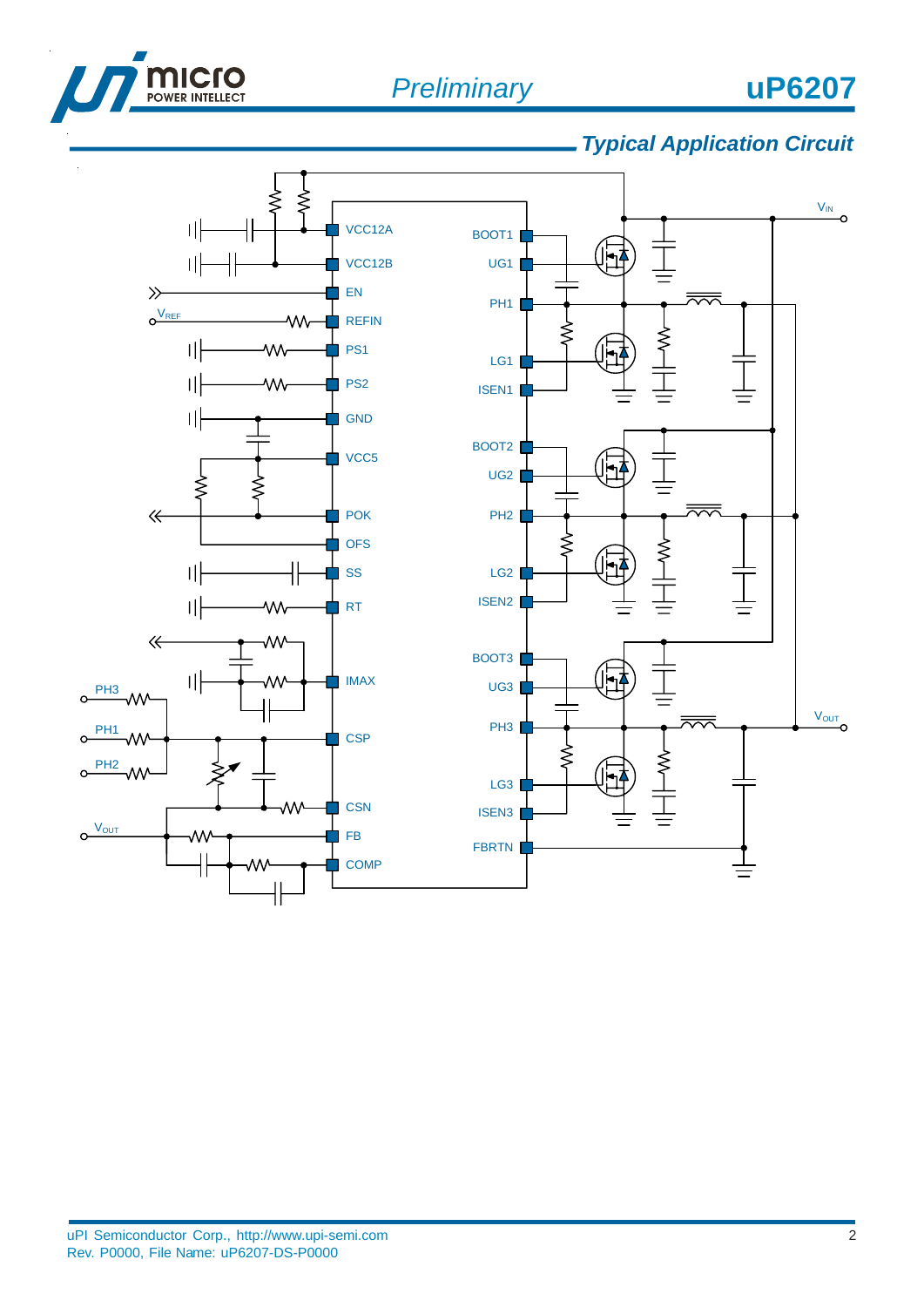



| No.            | <b>Name</b>     | <b>Pin Function</b>                                                                                                                                                                                         |
|----------------|-----------------|-------------------------------------------------------------------------------------------------------------------------------------------------------------------------------------------------------------|
| 1              | PH <sub>1</sub> | <b>Phase Pin for Phase 1.</b> This pin is the return path of upper gate driver for phase 1. Connect a<br>capacitor from this pin to BOOT1 to form a bootstrap circuit for upper gate driver of the phase 1. |
| 2              | UG1             | Upper Gate Driver for Phase 1. Connect this pin the gate of phase 1 upper MOSFET.                                                                                                                           |
| 3              | BOOT1           | <b>BOOT for Phase 1.</b> Connect a capacitor from this pin to PH1 to form a bootstrap circuit for upper<br>gate driver of the phase 1.                                                                      |
| 4              | EN              | Chip Enable. Pulling this pin lower than 0.4V shuts down the device.                                                                                                                                        |
| 5              | <b>REFIN</b>    | External Reference Input. Connect this pin to an external reference voltage through a resistor.<br>The resistor sets the load line slope.                                                                   |
| 6              | <b>FBRTN</b>    | Return for the Reference Circuit. Connect this to the ground point where output voltage is to be<br>regulated.                                                                                              |
| $\overline{7}$ | SS              | Soft Start. Connect a capacitor from this pin to GND to set the soft start time.                                                                                                                            |
| 8              | <b>POK</b>      | <b>Power Good Indication.</b>                                                                                                                                                                               |
| 9              | PS <sub>2</sub> | Power Saving Mode Setting Input 2. Connect a resistor from this pin to GND to set the phase<br>reduction threshold level.                                                                                   |
| 10             | <b>FB</b>       | Feedback Pin. This pin is the inverting input of the error amplifier.                                                                                                                                       |
| 11             | <b>COMP</b>     | <b>Compensation Output.</b> This pin is the output of the error amplifier                                                                                                                                   |
| 12             | <b>CSP</b>      | Positive Input of the Current Sensing GM Amplifier.                                                                                                                                                         |
| 13             | <b>CSN</b>      | <b>Negative Input of the Current Sensing GM Amplifier.</b>                                                                                                                                                  |
| 14             | <b>IMAX</b>     | <b>Output Current Indication.</b> Connect a resistor from this pin to GND to set the over current<br>protection level.                                                                                      |
| 15             | <b>OFS</b>      | Zero Current Offset. Connect a resistor form this pin to VCC5 or GND to set the output offset<br>voltage.                                                                                                   |
| 16             | PS <sub>1</sub> | Power Saving Mode Setting Input 1. Connect a resistor from this pin to ground to set the phase<br>reduction threshold level.                                                                                |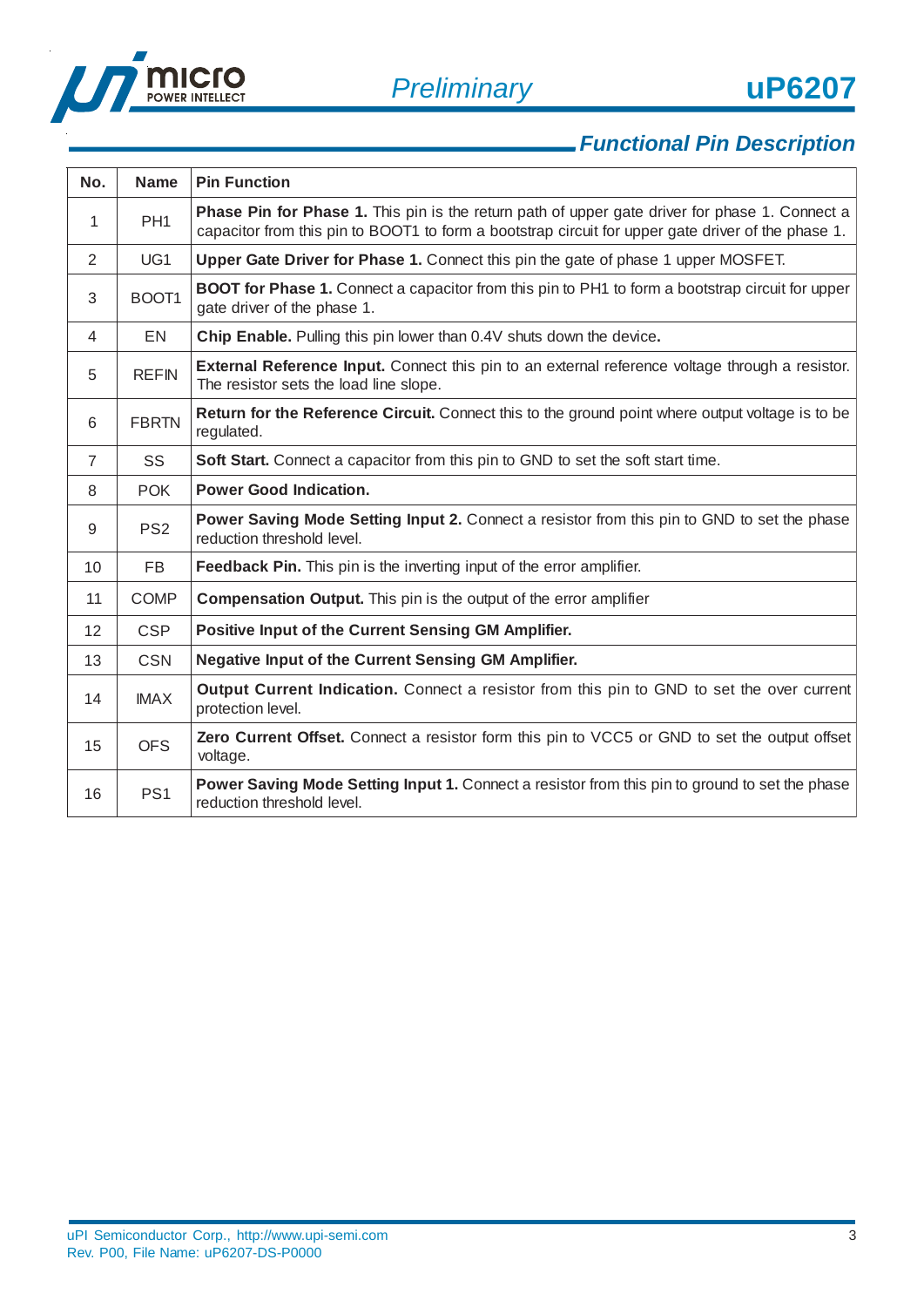

| No.                               | <b>Name</b>       | <b>Pin Function</b>                                                                                                                                                                                         |
|-----------------------------------|-------------------|-------------------------------------------------------------------------------------------------------------------------------------------------------------------------------------------------------------|
| 17                                | <b>ISEN3</b>      | <b>Current Sensing for Phase 3.</b>                                                                                                                                                                         |
| 18                                | <b>ISEN2</b>      | <b>Current Sensing for Phase 2.</b>                                                                                                                                                                         |
| 19                                | <b>ISEN1</b>      | <b>Current Sensing for Phase 1.</b>                                                                                                                                                                         |
| 20                                | <b>RT</b>         | Switching Frequency Programming. Connect a resistor from this pin to GND to set the switching<br>frequency.                                                                                                 |
| 21                                | VCC <sub>5</sub>  | 5V LDO Output. This pin is the output pin of the internal 5V LDO.                                                                                                                                           |
| 22                                | BOOT3             | <b>BOOT for Phase 3.</b> Connect a capacitor from this pin to PH3 to form a bootstrap circuit for upper<br>gate driver of the phase 3.                                                                      |
| 23                                | UG <sub>3</sub>   | Upper Gate Driver for Phase 3. Connect this pin the gate of phase 3 upper MOSFET.                                                                                                                           |
| 24                                | PH <sub>3</sub>   | <b>Phase Pin for Phase 3.</b> This pin is the return path of upper gate driver for phase 3. Connect a<br>capacitor from this pin to BOOT3 to form a bootstrap circuit for upper gate driver of the phase 3. |
| 25                                | LG <sub>3</sub>   | Lower Gate Driver for Phase 3. Connect this pin to the gate of phase 3 lower MOSFET.                                                                                                                        |
| 26                                | VCC12B            | Supply Input. This pin supplies current for gate drivers and control circuits.                                                                                                                              |
| 27                                | LG2               | Lower Gate Driver for Phase 2. Connect this pin to the gate of phase 2 lower MOSFET.                                                                                                                        |
| 28                                | PH <sub>2</sub>   | Phase Pin for Phase 2. This pin is the return path of upper gate driver for phase 2. Connect a<br>capacitor from this pin to BOOT2 to form a bootstrap circuit for upper gate driver of the phase 2.        |
| 29                                | UG <sub>2</sub>   | Upper Gate Driver for Phase 2. Connect this pin the gate of phase 2 upper MOSFET.                                                                                                                           |
| 30                                | BOOT <sub>2</sub> | <b>BOOT for Phase 2.</b> Connect a capacitor from this pin to PH2 to form a bootstrap circuit for upper<br>gate driver of the phase 2.                                                                      |
| 31                                | VCC12A            | <b>Supply Input.</b> This pin supplies current for gate drivers and control circuits.                                                                                                                       |
| 32                                | LG1               | Lower Gate Driver for Phase 1. Connect this pin to the gate of phase 1 lower MOSFET.                                                                                                                        |
| <b>Exposed Pad</b><br><b>PGND</b> |                   | Power Ground. Tie this pin to the ground island/plane through the lowest impedance connection<br>available.                                                                                                 |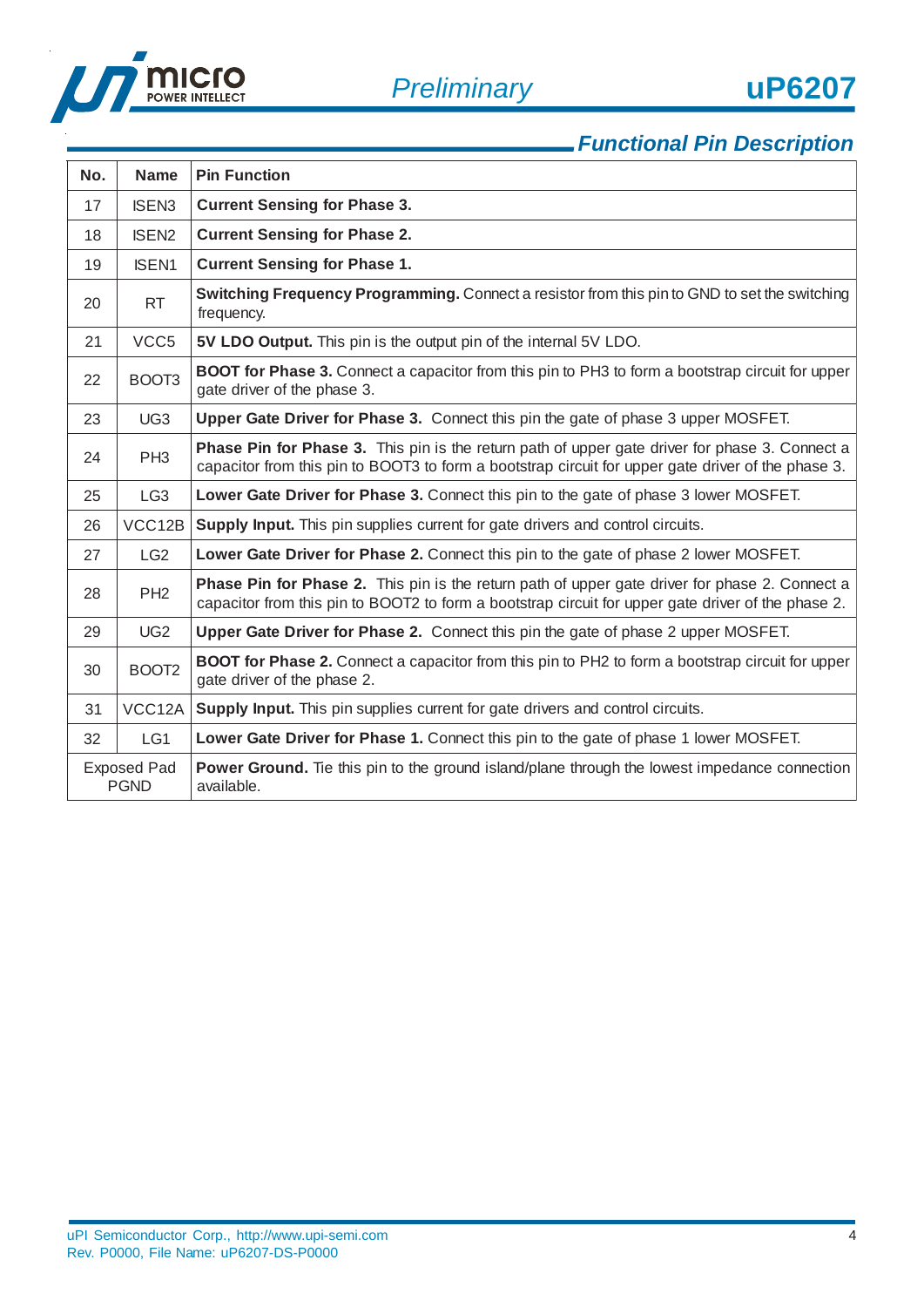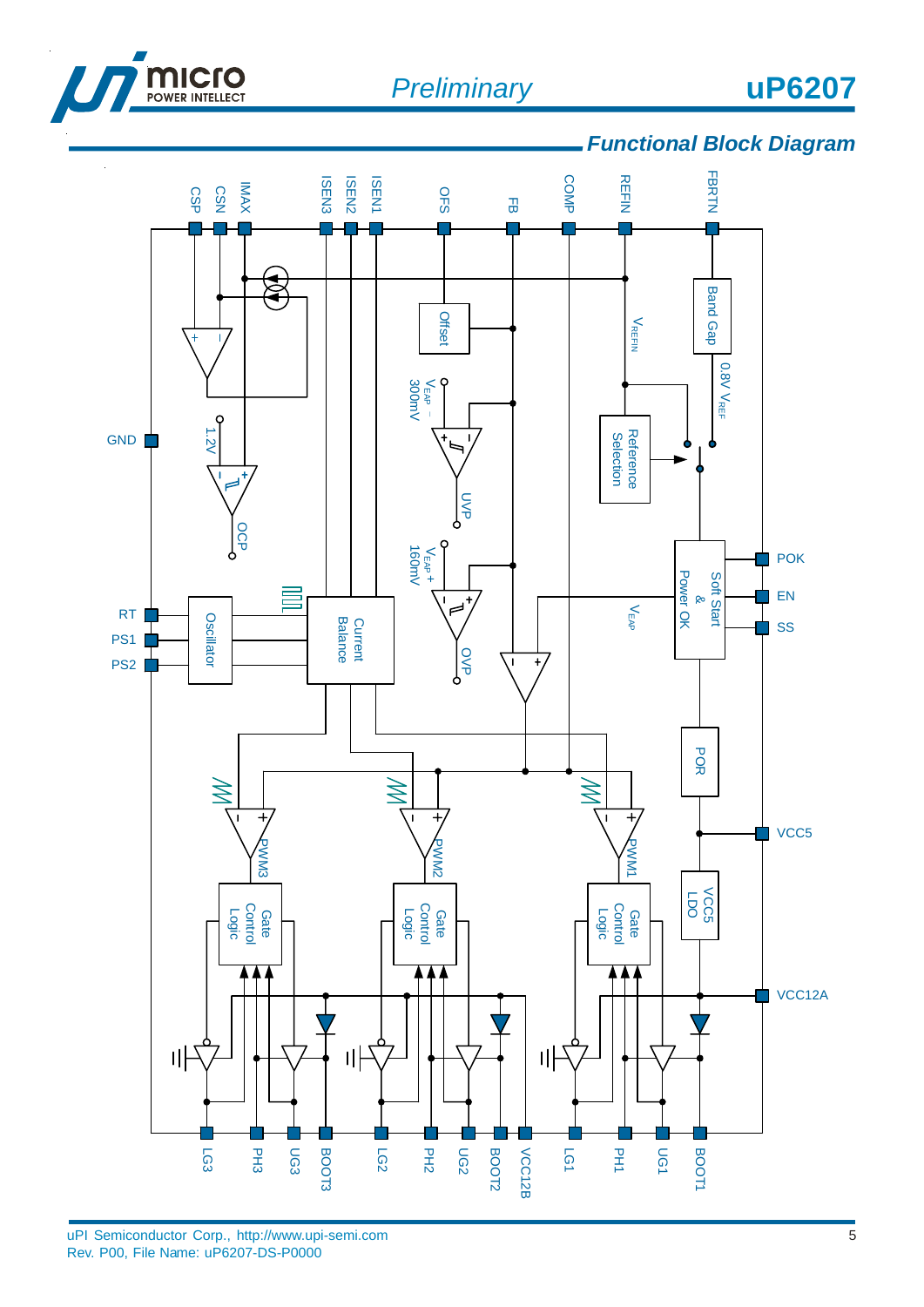

The uP6207 is a multi-phase synchronous-rectified buck controller specifically designed to deliver high quality output voltage for high-performance micro processors and graphic processors. The uP6207 integrates a 5V LDO regulator that enables it to work with a single 12V supply voltage. It also integrates bootstrapped drivers that support 12V + 12V driving capability.

The uP6207 provides programmable 2/3-phase operation. It also supports dynamic phase selection by PS1/2 pins that automatically switches to single phase operation at light load condition. The uP6207 supports both stand-alone and tracking mode operation. The output voltage is tightly regulated to local or external reference voltages.

The uP6207 extract phase current signals by  $R_{DS(ON)}$  of low side switches for phase current balance. It senses the output current by DCR of output inductors for load line slope setting and over current protection. This yields both thermal balance and accurate load line adjustment.

The uP6207 includes programmable no-load offset and slope functions to adjust the output voltage as a function of the load current, optimally positioning it for a system transient.

Other features include accurate and reliable short-circuit protection, adjustable over current protection, and a delayed power OK output. This part is available in VQFN5x5 - 32L package.

#### **Supply Input and Power on Reset**

The uP6207 receives supply input from VCC12A/B pins to provide current to gate drivers. RC filters are required for locally bypassing the supply input pins. Since only the VCC12A pin is monitored for power on reset, **make sure the VCC12A/B pins are connected to the same voltage source externally.**

An internal 5V LDO regulator provides a regulated 5V voltage source to power the internal control circuit. Place a minimum 1uF ceramic capacitor physically near the VCC5 pin for locally bypassing the VCC5 voltage. The VCC5 voltage is continuously monitored for power on reset. The POR level is typical 4.2V at VCC5 rising.

#### **Operation Phase Selection**

The uP6207 supports 2/3 phase operation. PS2 status is checked at POR for operation phase selection. 2 phase operation is selected if PS2 < 0.1V at VCC5 POR. When operating at 2 phase, phase 3 is turned off and clock signals of phase1/2 are kept output of phase. When operating at 3 phase, clock signals are kept 120°C difference to each other. Leave gate drivers and ISEN3 floating when operating in 2 phase.

#### **Reference Voltage Selection**

The uP6207 supports both stand alone and tracking mode operation. REFIN voltage is checked at VCC5 POR for reference voltage selection as shown in Figure 1. The FB voltage is regulated to internal 0.8V reference voltage if  $V_{R\in FIN}$ is higher than 4V at VCC POR. Otherwise, the FB voltage is regulated to track V<sub>REFIN</sub>. See the *Voltage Control Loop* section for details.



Figure 1. Reference Voltage Selection.

#### **Oscillation Frequency Programming**

A resistor  $R_{PT}$  connected to RT pin programs the oscillation frequency as:

$$
f_{\rm OSC} = \frac{10000}{R_{\rm RT}(k\Omega)}\tag{kHz}
$$

Figure 2 shows the relationship between oscillation frequency and  $R_{\text{err}}$ .



Figure 3. Switching Frequency vs.  $R_{DT}$ .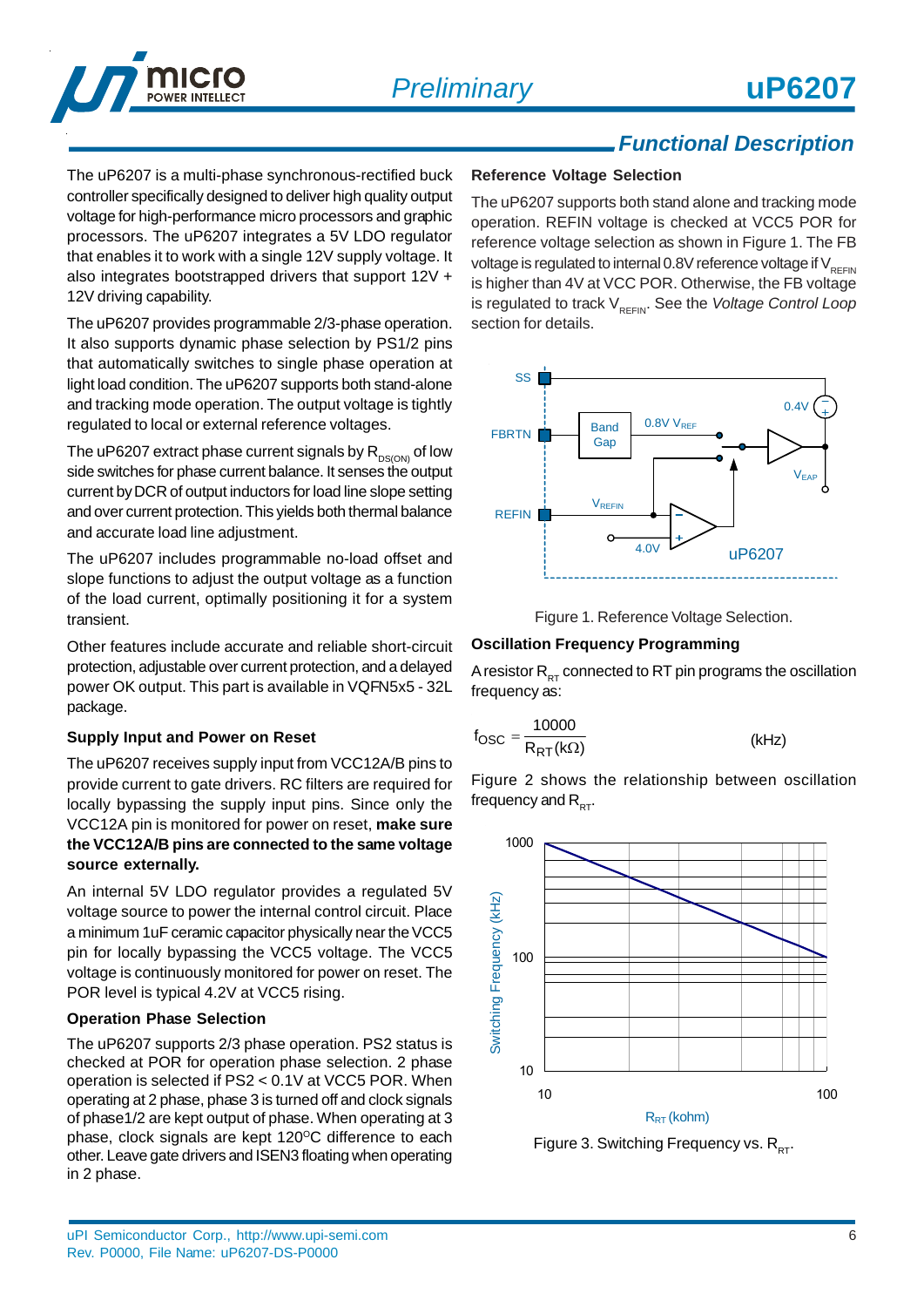

#### **Output Current Sensing**

Figure 3 illustrates the output current sensing block of the uP6207. The voltage  $V_{cs}$  across the current sensing capacitor  $C_{\text{cs}}$  can be expressed as:

$$
\text{V}_{\text{CS}} = \text{I}_{\text{OUT}} \times \text{DCR/P}
$$

if the following condition is true.

$$
P \times L / DCR = R_{CSP} \times C_{CS}
$$

where P is the phase number of operation ( $P = 2$  for two phase operation,  $P = 3$  for three phase operation), L is the output inductor of the buck converter, DCR is the parasitic resistance of the inductor,  $R_{CSP}$  and  $C_{CS}$  are the external RC network for current sensing.

The GM amplifier will source a current  $I_{A\vee G}$  to the CSN pin to let its inputs virtually short circuit.

$$
I_{AVG} \times R_{CSN} = V_{CS}
$$

Therefore the output current signal  $I_{AVG}$  can be expressed as:

$$
I_{AVG} = \frac{I_{OUT} \times DCR}{P \times R_{CSN}}
$$

The output current signal  $I_{A\vee G}$  is used as droop tuning and output over current protection. *Please see the related section for details.*





#### **Voltage Control Loop (External Reference Voltage)**

Figure 4 illustrates the voltage control loop for external reference voltage of the uP6207.  $V_{FB}$  and  $V_{EAP}$  are negative and positive inputs of the Error Amplifier respectively. The EAP pin voltage is expressed as:

 $V_{EAP} = V_{EXT} - K \times R_{DROOP} \times I_{AVG}$ 

where  $V_{\text{ext}}$  is a slew rate limited voltage source,  $I_{\text{avg}}$  is a current source proportional to output current, K a current mirror gain ( $K = 3$  for three phase operation,  $K = 2$  for two phase operation) and  $R_{DROOP}$  is an external resistor for adjusting load line slope.

The FB pin voltage  $V_{FB}$  is expressed as:

$$
V_{FB} = V_{OUT} - R_{FB} \times I_{OFS}
$$

where  $V_{OUT}$  is the output voltage,  $I_{OFF}$  is a current source for initial offset adjustment,  $R_{FB}$  is an external resistor.

The Error Amplifier modulates the COMP voltage  $V_{\text{COMP}}$  and the duty cycle of buck converter to force FB voltage  $V_{FB}$ follows  $V_{\text{max}}$ . Therefore, the output voltage will be:

$$
V_{\text{OUT}} = V_{\text{EXT}} - K \times R_{\text{DROOP}} \times I_{\text{AVG}} + R_{\text{FB}} \times I_{\text{OFS}}
$$

$$
V_{OUT} = V_{EXT} - \frac{I_{OUT} \times DCR \times R_{DROOP}}{R_{CSN}} + R_{FB} \times I_{OFS}
$$

Please see the related section for details.



Figure 4. Voltage Control Loop for External Reference.

*Please note the external reference voltage V<sub>FXT</sub> changing slew rate should be limited to a safe level. A large step* change of V<sub>EXT</sub> should be avoid as it may result in large *inrush current to charge and discharge the output capacitors and result in false triggering of OCP, UVP and OVP protection functions.*

#### **Voltage Control Loop (Internal Reference Voltage)**

Figure 5 illustrates the voltage control loop for internal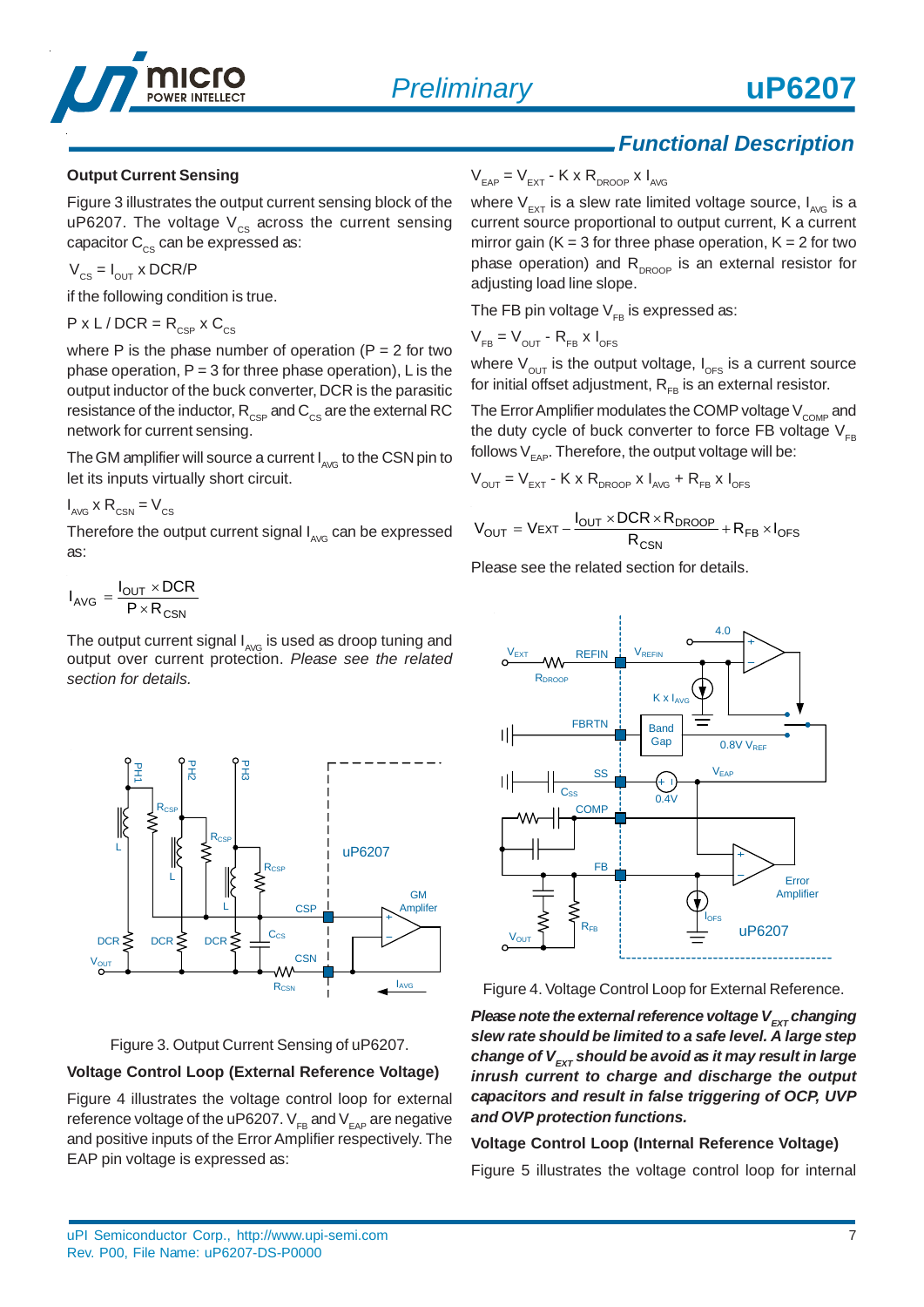

reference voltage of the uP6207.  $V_{FR}$  and  $V_{EAP}$  are negative and positive inputs of the Error Amplifier respectively. The Error Amplifier modulates the COMP voltage  $V_{\text{COMP}}$  and the duty cycle of buck converter to force FB voltage  $V_{FB}$  follows  $V_{FAP}$ 

$$
V_{_{EAP}}=0.8V
$$

Note that there is no droop function when internal reference voltage is selected.

$$
V_{FB}=\frac{R_{FB2}\times V_{OUT}-I_{OFS}\times R_{FB1}\times R_{RFB2}}{R_{FB1}+R_{FB2}}
$$

where  $V_{\text{out}}$  is the output voltage,  $I_{\text{OES}}$  is a current source for initial offset adjustment,  $R_{FB1}$  and  $R_{FB2}$  are external resistor divider for voltage setting.

Therefore, the output voltage will be:

$$
V_{OUT} = \frac{0.8V \times (R_{FB1}+R_{FB2})+I_{OFS} \times R_{FB1} \times R_{FB2}}{R_{FB2}}
$$

Please see the related section for details.



Figure 5. Voltage Control Loop for Internal Reference.

#### **Initial Offset Adjustment**

Connect a resistor  $R_{OFS}$  from OFS pin to VCC5 or GND to set the initial offset voltage. The OFS voltage  $V_{\text{OFS}}$  is  $V_{\text{CC5}}$  -1.6V or 0.4V when connected to VCC5 or GND respectively. There the current source  $I_{\text{OES}}$  can be calculated as:

 $I_{\text{OFS}}$  = 0.4V /  $R_{\text{OFS}}$  sourcing,  $R_{\text{OFS}}$  to GND, positive offset  $I_{\text{OFS}}$  = 1.6V /  $R_{\text{OFS}}$  sinking,  $R_{\text{OFS}}$  to VCC5, negative offset. The offset current source  $I_{\text{OFS}}$  is mirrored and injected to FB pin for initial offset adjustment. Please see the *Voltage Control Loop* section for details.

#### **Soft Start and Power OK**

Figure 6 illustrates the soft start cycle of uP6207. A capacitor  $C_{ss}$  connected to SS pin is used to adjust the soft start cycle.

A 10uA current source  $I_{ss}$  is used to charge/discharge  $C_{ss}$ during soft start and  $V_{REFIN}$  changes. Since  $V_{ss}$  is clamped to 0.4V higher than  $V_{EAP}$ , this limit the slew rate of  $V_{SS}$  and  $V_{EAP}$  during soft start and  $V_{REFIN}$  changes. This consequently limits the output voltage ramp up/down slew rate.

The uP6207 is POR and enabled at T0. There is a 800us time delay (T0  $\sim$  T1) before the current source  $I_{\text{ss}}$  begins charging the  $C_{\rm ss}$ . The non-inverting input  $V_{\rm FAP}$  and output voltage  $V_{\text{out}}$  is kept zero during (T0 ~ T2). The V<sub>EAP</sub> and  $V_{\text{out}}$ T ramps up to target value during time delay TD2. The uP6207 inserts a time delay TD3 before assertion of power OK. The uP6207 asserts soft start end and set POK to high impedance status at T4.

Time periods are calculated as:

$$
(T2 - T1) = 0.4V \times C_{ss} / 10uA
$$
  
TD1 = T2 - T0 = 800us + 0.4V x C<sub>ss</sub> / 10uA  
TD2 = V<sub>BoOT</sub> x C<sub>ss</sub> / 10uA = V<sub>EAP</sub> x C<sub>ss</sub> / 10uA  
TD3 = (4.1V - V<sub>EAP</sub>) / 10uA

where  $V_{\text{foot}}$  is the initial boot up reference voltage.  $V_{\text{foot}} =$ 0.8V for internal reference voltage,  $V_{\text{foot}} = V_{\text{ext}}$  for external reference voltage.



Figure 6. Soft Start Cycle of the uP6207.

uPI Semiconductor Corp., http://www.upi-semi.com Rev. P0000, File Name: uP6207-DS-P0000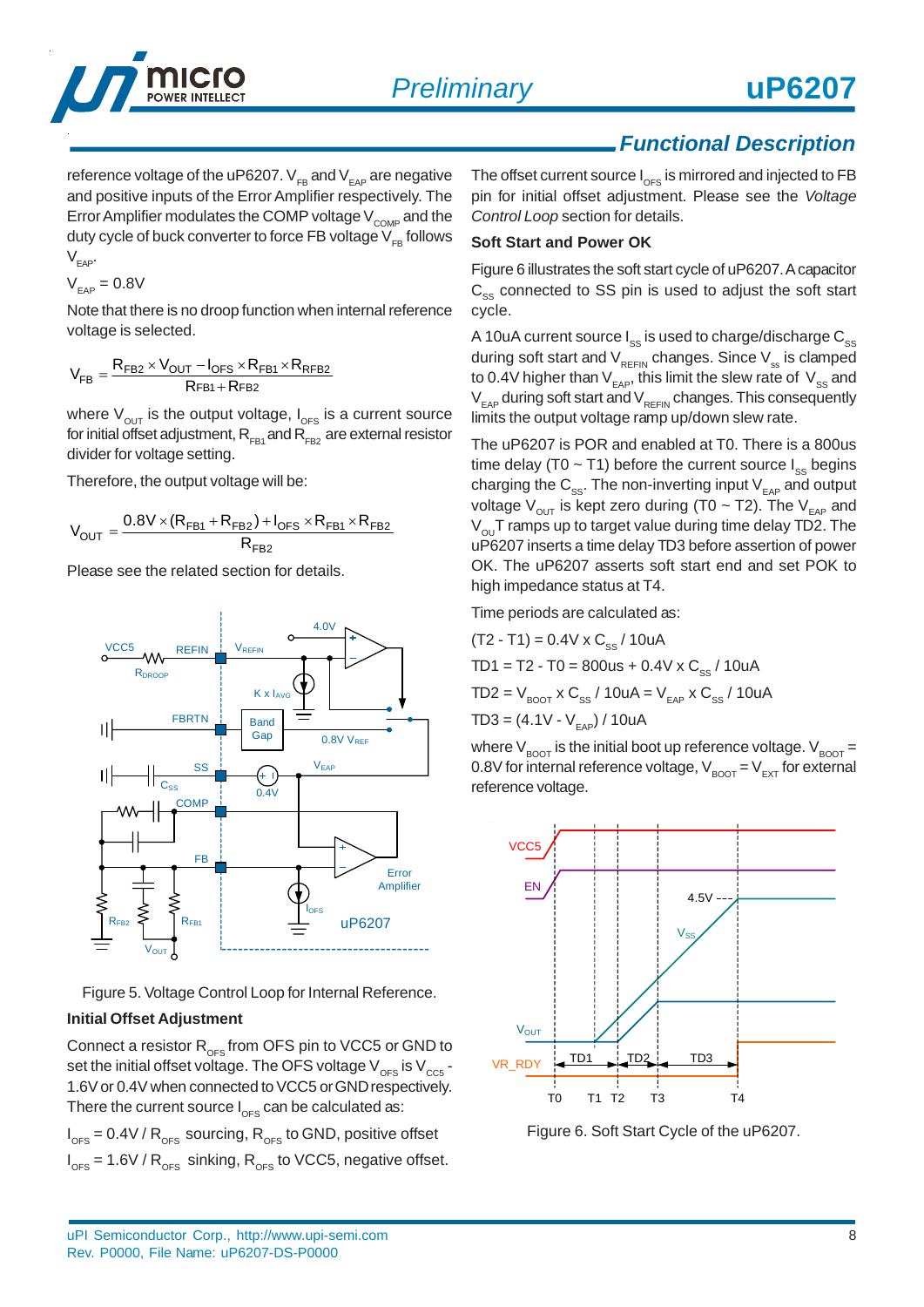

#### **Channel Current Sensing**

The uP6207 extracts phase currents for current balance and over current protection by parasitic on-resistance of the lower switches when turn on as shown in Figure 7. The ISEN1/2/3 pins sense the corresponding phase current when the low side MOSFETs are turns on.

#### $I_{\text{SENX}} = ((I_{\text{PK}} \times R_{\text{DS(ON)}}) + V_{\text{DC}}) / R_{\text{SENX}}$

where  $I_{SENX}$  is the sampled and held phase current signal,  $\mathsf{I}_{\mathsf{PK}}$  is phase current,  $\mathsf{R}_{\mathsf{DS(ON)}}$  is the on-resistance of the low side MOSFETs, and  $V_{\text{DC}}$  is an offset voltage for the current balance circuit. The current balance circuit increases the duty cycle of the phase whose phase current is smaller than others and decrease the duty cycle of the phase whose phase current is larger than others.



Figure 7. Phase Current Sensing and Current Balance.

Select  $R_{\text{SEN}}$  to set the current balance gain. A rule of thumb is to keep  $I_{\text{grav}} = 5$ uA at rated output current.

#### **Output Over Current Protection**

I<sub>AvG</sub> is mirrored and injected to the IMAX pin and create a voltage  $V_{\text{MAX}}$  at IMAX pin.

 $V_{\text{MAX}} = K \times R_{\text{MAX}} \times I_{\text{AVG}} = R_{\text{MAX}} \times I_{\text{OUT}} \times DCR / R_{\text{CSN}}$ 

The over current protection is activated and shuts down the uP6207 if the IMAX voltage is higher than 1.2V.

#### **Output Over Voltage Protection**

The OVP is activated and turns on the low side MOSFETs if ( $V_{FB} - V_{FAP}$ ) > 160mV

The over voltage protection is latch-off and can only be reset by POR or toggling the EN pin.

#### **Under Voltage Protection**

The under voltage protection is activated if FB voltage  $V_{FB}$ is 300mV lower than the  $V_{FAP}$ . UVP turns off and latches the uP6207.

#### **Power Saving Mode and Automatic Phase Reduction**

The uP6207 sources a 10uA current source out of PS1 and PS2 pins. Connecting resistors  $R_{p_{s1}}$  and  $R_{p_{s2}}$  at PS1 and PS2 pins creates voltage levels  $V_{PS1}$  and  $V_{PS2}$  for power saving mode operation.

$$
V_{PS1} = 10uA \times R_{PS1}
$$

 $V_{\text{per}} = 10uA \times R_{\text{per}}$ 

Table 1 shows the operation phase of uP6207 according to  $V_{_{IMAX}}$ ,  $V_{_{PS1}}$ ,  $V_{_{PS2}}$ . Take  $V_{_{PS1}}$  = 0.2V,  $V_{_{PS2}}$  = 0.3V and  $V_{_{IMAX}}$  = 0.25V for example, the uP6207 turns off phase 3 and operates the converter in 2-phase. Note that the uP6207 do not reset the clock sequence during dynamic phase reduction. Phase 1 and phase 2 still has 120° phase shift.

The automatic phase reduction reduces the switching and conduction losses at light load condition and enables high efficiency over a wide range of output current.

|  |  |  |                                  | $R_{PS2}$ > $R_{PS1}$ is recommended when programming the |  |
|--|--|--|----------------------------------|-----------------------------------------------------------|--|
|  |  |  | phase-reduction threshold level. |                                                           |  |

Table 1. Operation Phase Selection.

| PS <sub>1</sub>           | PS <sub>2</sub>    | <b>Operation Phase</b> |
|---------------------------|--------------------|------------------------|
| > 0.8V                    |                    | 1/2/3                  |
| $<$ $\lor$<br><b>IMAX</b> | < 0.1V             | 1/2                    |
| > V<br><b>IMAX</b>        | < 0.1V             |                        |
| $<$ $\vee$<br><b>IMAX</b> | $< V_{\text{MAX}}$ | 1/2/3                  |
| < V<br><b>IMAX</b>        | <b>IMAX</b>        | 1/2                    |
| > V<br>MAX                | <b>IMA</b>         |                        |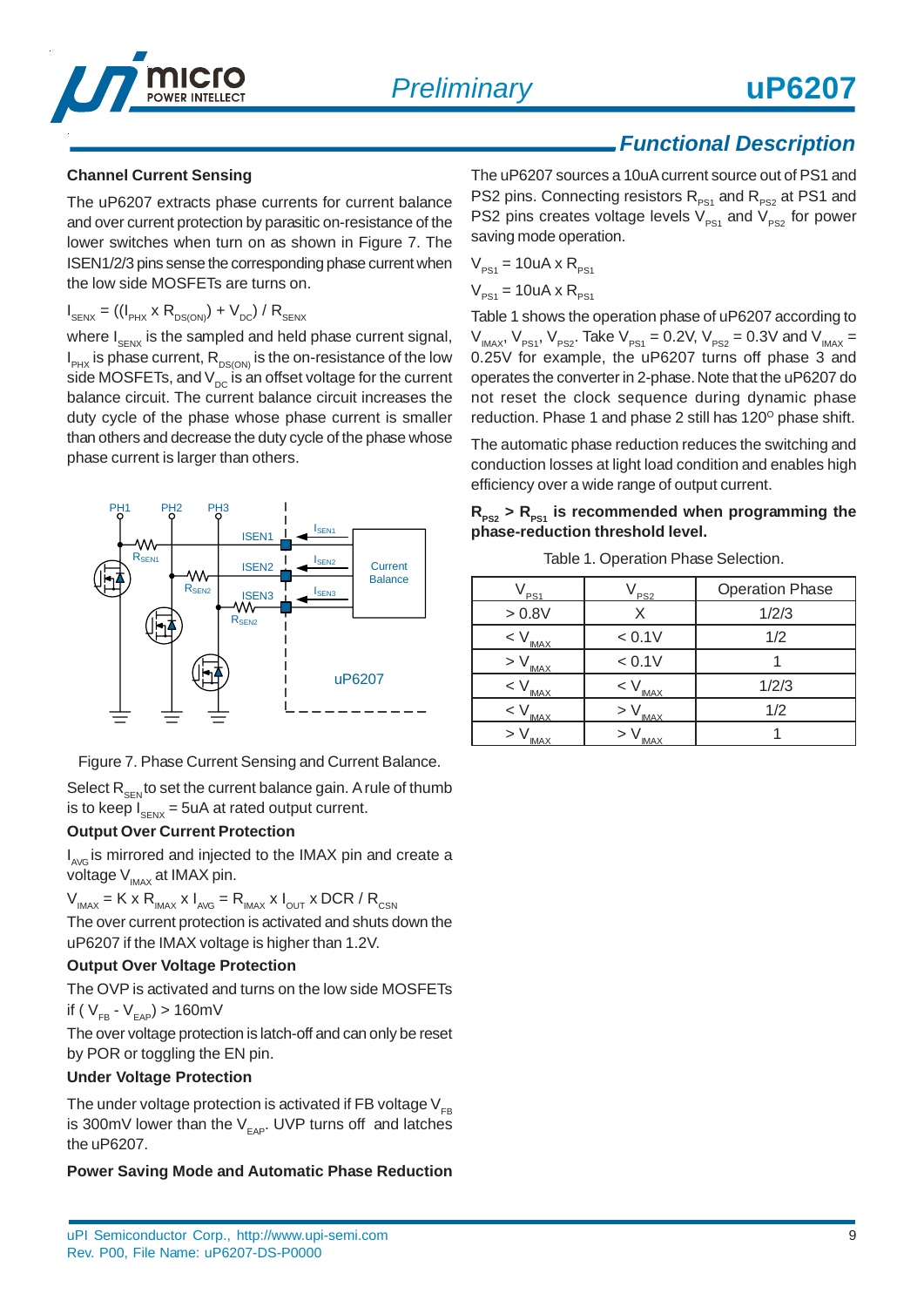



## *Absolute Maximum Rating*

| PHx to GND          |  |
|---------------------|--|
|                     |  |
|                     |  |
|                     |  |
|                     |  |
|                     |  |
|                     |  |
|                     |  |
|                     |  |
|                     |  |
| ESD Rating (Note 2) |  |
|                     |  |
|                     |  |

### *Thermal Information*

| Package Thermal Resistance (Note 3)         |     |
|---------------------------------------------|-----|
|                                             | TRD |
|                                             | TRD |
| Power Dissipation, $P_p @ T_a = 25^\circ C$ |     |
|                                             | TRD |

## *Recommended Operation Conditions*

### *Electrical Characteristics*

(VCC12A/B = 12V, VCC5 = 5V,  $T_A$  = 25°C, unless otherwise specified)

| <b>Parameter</b>               | Symbol                | <b>Test Conditions</b>      | Min  | <b>Typ</b> | <b>Max</b> | Unit   |  |  |
|--------------------------------|-----------------------|-----------------------------|------|------------|------------|--------|--|--|
| <b>Supply Input</b>            |                       |                             |      |            |            |        |  |  |
| Supply Input Voltage           | $V_{CC12}$            |                             | 10.8 | --         | 13.2       | $\vee$ |  |  |
| <b>Supply Current</b>          | C <sub>C12</sub>      | UGx and LGx Open; Switching | --   | 5          | --         | mA     |  |  |
| <b>VCC12 POR Threshold</b>     | $\rm V_{\rm CC12RTH}$ | $V_{CC12}$ Rising.          | 7.0  | 8.0        | 9.0        | $\vee$ |  |  |
| <b>VCC12 POR Hysteresis</b>    | $V_{\rm CC12HYS}$     |                             | --   | 0.9        | --         | V      |  |  |
| <b>VCC5 Voltage Accuracy</b>   | $V_{CC5}$             |                             | 5.3  | $-$        | 5.7        | $\vee$ |  |  |
| VCC5 Maximum Output<br>Current | $1CC5$                |                             | 20   | --         | --         | mA     |  |  |
| <b>Soft Start</b>              |                       |                             |      |            |            |        |  |  |
| <b>Soft Start Current</b>      | l <sub>SS</sub>       | $V_{ss} = 0V$               | 9    | 10         | 11         | uA     |  |  |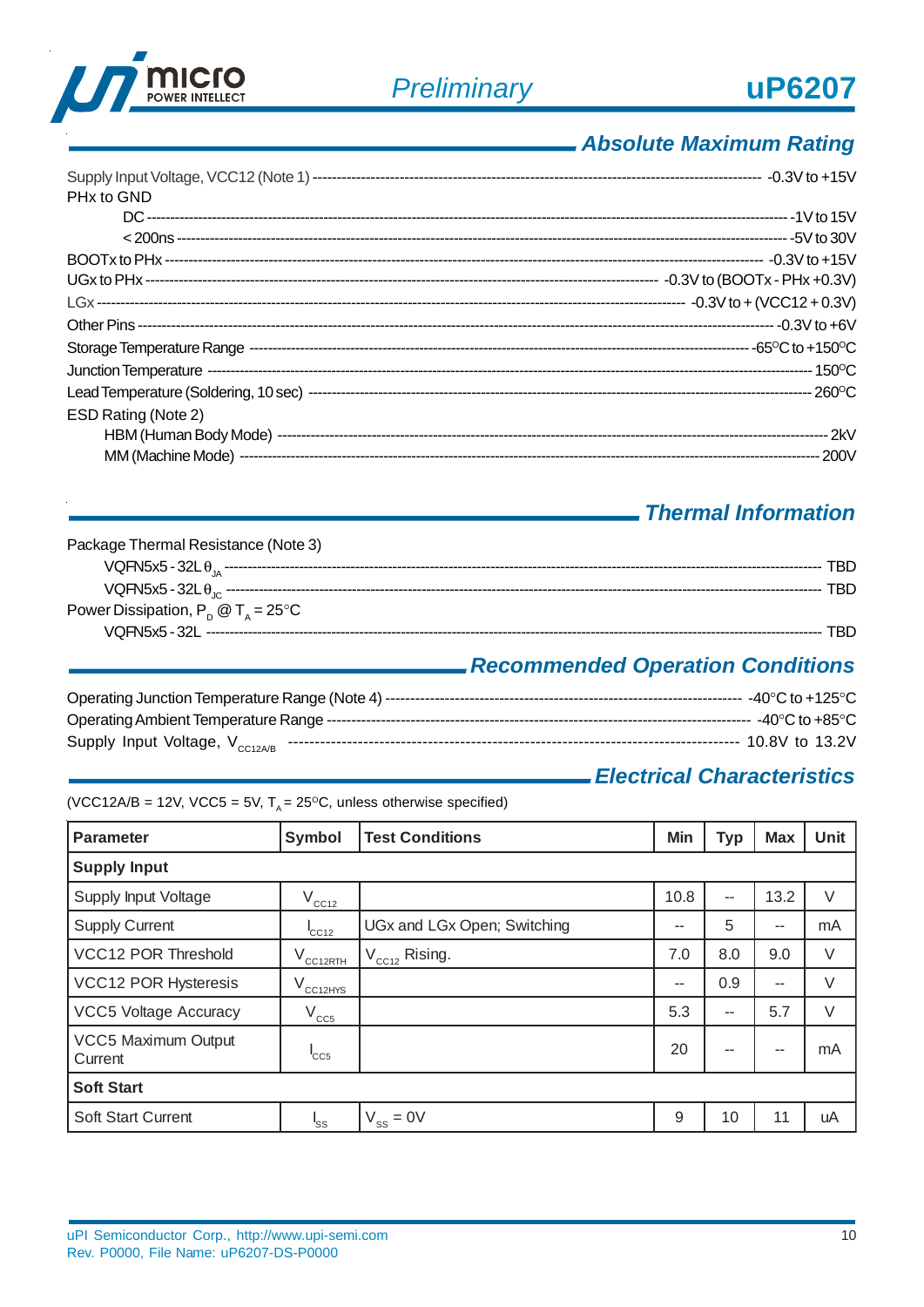



## *Electrical Characteristics*

| <b>Parameter</b>                              | Symbol                    | <b>Test Conditions</b>                                                       | Min                      | <b>Typ</b>               | <b>Max</b>               | <b>Unit</b> |  |  |
|-----------------------------------------------|---------------------------|------------------------------------------------------------------------------|--------------------------|--------------------------|--------------------------|-------------|--|--|
| <b>Enable Control</b>                         |                           |                                                                              |                          |                          |                          |             |  |  |
| Logic Low Threshold                           | $\mathsf{V}_{\mathsf{L}}$ |                                                                              | $\overline{\phantom{a}}$ | $\overline{\phantom{a}}$ | 0.4                      | V           |  |  |
| Logic High Threshold                          | $\mathsf{V}_{\mathsf{H}}$ |                                                                              | 0.8                      |                          | $\overline{a}$           | V           |  |  |
| <b>Oscillator</b>                             |                           |                                                                              |                          |                          |                          |             |  |  |
| <b>Switching Frequency</b>                    |                           | $R_{RT}$ = 33k $\Omega$ . 3-Phase Operation                                  | 270                      | 300                      | 330                      | kHz         |  |  |
|                                               | $\rm f_{\rm osc}$         | $R_{RT}$ = 24k $\Omega$ . 3-Phase Operation                                  | 270                      | 300                      | 330                      | kHz         |  |  |
| Adjustable Frequency Range                    |                           |                                                                              | 50                       | --                       | 1000                     | kHz         |  |  |
| Ramp Amplitude                                |                           |                                                                              | --                       | 4                        | --                       | $\vee$      |  |  |
|                                               |                           | 2-Phase Operation                                                            | --                       | 87                       | --                       |             |  |  |
| Maximum Dury                                  |                           | 3-Phase Operation                                                            | --                       | 90                       | --                       | $\%$        |  |  |
| RT Pin Voltage                                | $V_{RT}$                  |                                                                              | --                       | 1                        | --                       | $\vee$      |  |  |
| <b>Reference Voltage and DAC</b>              |                           |                                                                              |                          |                          |                          |             |  |  |
| Internal Reference Voltage                    |                           |                                                                              | 0.79                     | 0.80                     | 0.81                     | V           |  |  |
| <b>Output Voltage Accuracy</b>                |                           | $V_{REFIN} - V_{FB}$ , $V_{REFIN} = 1.2V$ .                                  | $-10$                    | $\overline{a}$           | 10                       | mV          |  |  |
| <b>Reference Selection Threshold</b><br>Level | $V_{\mathbb{L}}$          | Select Intenal Reference Voltage                                             | 4.0                      | --                       | $V_{CC5}$                | V           |  |  |
| <b>External Reference Voltage</b><br>Range    | $V_{REFIN}$               |                                                                              | 0.4                      | --                       | 3.5                      | $\vee$      |  |  |
|                                               |                           | $R_{\text{OFS}}$ = 10k $\Omega$ to VCC5. $V_{\text{CC5}}$ - $V_{\text{OFS}}$ | $\overline{a}$           | 1.6                      | $\overline{\phantom{a}}$ | $\vee$      |  |  |
| <b>OFS Voltage</b>                            |                           | $R_{\text{OFS}} = 10k\Omega$ to GND.                                         | --                       | 0.4                      | --                       |             |  |  |
| <b>Error Amplifier</b>                        |                           |                                                                              |                          |                          |                          |             |  |  |
| Open Loop DC Gain                             | AO                        | Guaranteed by Design                                                         | 70                       | 80                       | $\overline{a}$           | dB          |  |  |
| Gain-Bandwidth Product                        | <b>GBW</b>                | $C_{\text{LOAD}} = 5pF.$                                                     | 30                       | --                       | --                       | <b>MHz</b>  |  |  |
| <b>Slew Rate</b>                              | <b>SR</b>                 | Guaranteed by Design                                                         | $\sqrt{3}$               | 6                        | --                       | $V/$ us     |  |  |
| Trans-conductance                             | GM                        | $R_{\text{LOAD}} = 20k\Omega$                                                | 1200                     | 1600                     | $- -$                    | uA/V        |  |  |
| Maximum Current (Source & Sink)               | $I_{\text{COMP}}$         | $V_{\text{COMP}} = 1.6V$                                                     | 300                      | 360                      | 44                       | uA          |  |  |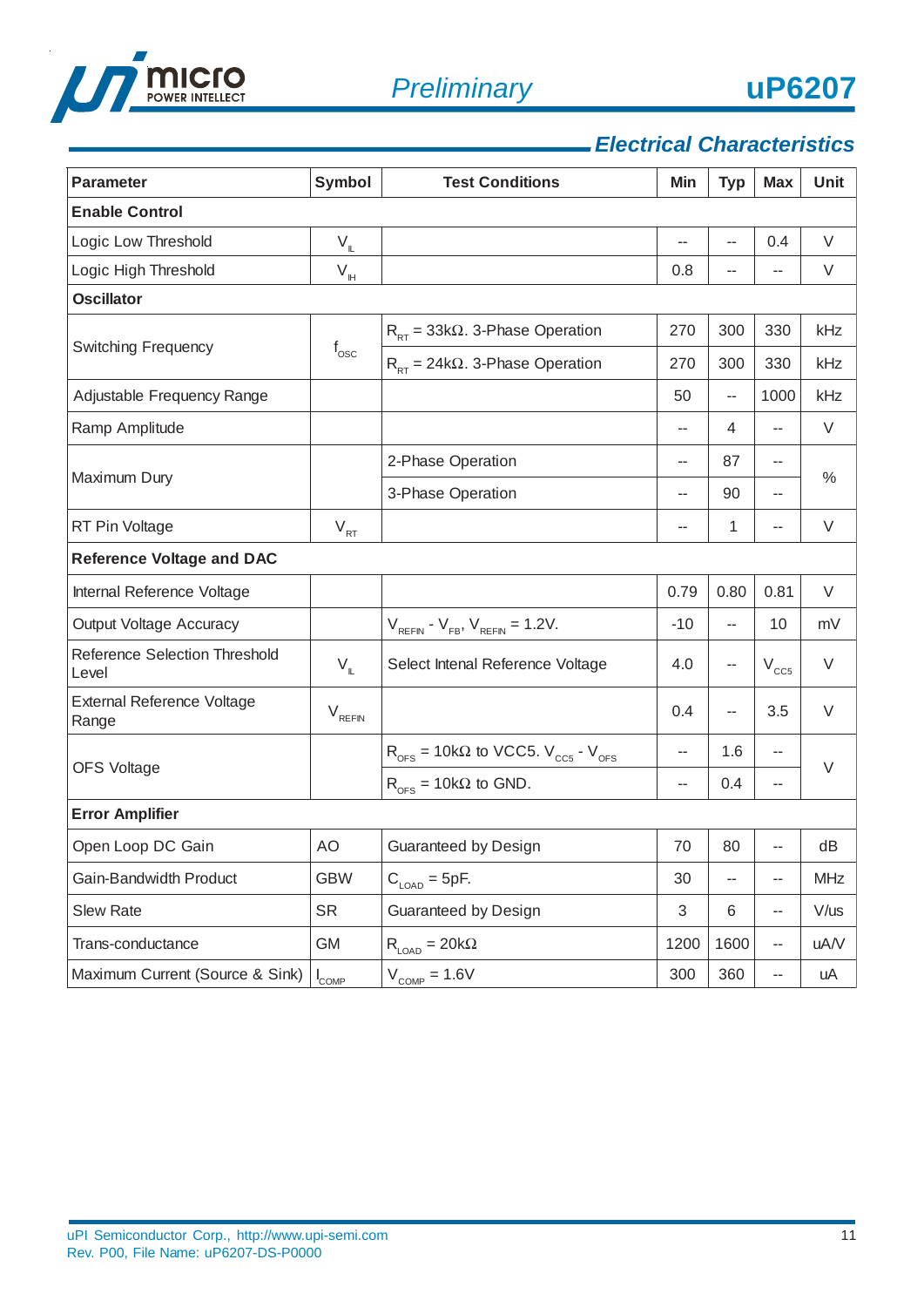

### *Electrical Characteristics*

| <b>Parameter</b>                                 | <b>Symbol</b>                      | <b>Test Conditions</b>                                         | Min                      | <b>Typ</b> | <b>Max</b>     | Unit          |
|--------------------------------------------------|------------------------------------|----------------------------------------------------------------|--------------------------|------------|----------------|---------------|
| <b>Current Sense</b>                             |                                    |                                                                |                          |            |                |               |
| Maximum Sourcing Current                         |                                    |                                                                | 100                      | --         | --             | uA            |
| Input Offset Voltage                             |                                    |                                                                | $-3$                     |            | 3              | mV            |
| <b>IMAX Current Mirror Accuracy</b>              |                                    | $I_{MAX}/I_{AVG}$ for three phase operation                    | --                       | 300        | --             | $\frac{0}{0}$ |
|                                                  |                                    | I <sub>MAX</sub> /I <sub>AVG</sub> for two phase operation     | $-$                      | 200        |                | $\%$          |
| Droop Current Mirror Accuracy                    |                                    | I <sub>DROOP</sub> /I <sub>AVG</sub> for three phase operation | $\overline{\phantom{a}}$ | 300        | --             | $\frac{0}{0}$ |
|                                                  |                                    | I <sub>DROOP</sub> /I <sub>AVG</sub> for two phase operation   | $\overline{\phantom{a}}$ | 200        | --             | $\%$          |
| <b>Power Saving Mode</b>                         |                                    |                                                                |                          |            |                |               |
| PS1/PS2 Soucing Current                          | $\mathsf{I}_{\mathsf{PSX}}$        | $R_{PS1} = R_{PS2} = 47k\Omega$                                | 9                        | 10         | 11             | uA            |
| <b>Gate Drivers</b>                              |                                    |                                                                |                          |            |                |               |
| <b>Upper Gate Source</b>                         | I <sub>UG_SRC</sub>                | $V_{\text{BOOT}}$ - $V_{\text{UGATE}} = 6V$                    | $-$                      | $-2$       | --             | A             |
| <b>Upper Gate Sink</b>                           | $\bm{\mathsf{R}}_\mathsf{UG\_SNK}$ | $V_{UGATE} - V_{PHASE} = 1V$                                   | $-$                      | 1          | $\overline{2}$ | Ω             |
| Lower Gate Source                                | $I_{LG\_SRC}$                      | $V_{cc}$ - $V_{LGATE}$ = 6V                                    | $\overline{\phantom{a}}$ | $-2$       | -−             | A             |
| Lower Gate Sink                                  | $R_{LG\_SNK}$                      | $V_{LGATE} = 1V$                                               | --                       | 0.8        | 1.6            | Ω             |
| Dead Time                                        | $T_{DT}$                           |                                                                | $-$                      | 30         | -−             | ns            |
| <b>Protection</b>                                |                                    |                                                                |                          |            |                |               |
| <b>Total Curren Protection Threshold</b>         | $V_{IM\underline{AX}}$             |                                                                | $-$                      | 1.2        | Ξ.             | V             |
| FB Over Voltage Protection                       |                                    | $V_{FB}$ - $V_{EAP}$                                           | --                       | 160        | --             | mV            |
| FB Under Voltage Protection                      |                                    | $V_{FB} - V_{EAP}$                                             | --                       | $-300$     | --             | mV            |
| Over Temperature Protection<br>Threshold         |                                    |                                                                | --                       | 160        | --             | $\rm ^{O}C$   |
| Over Temperature Protection<br><b>Hysteresis</b> |                                    |                                                                | $-$                      | 20         | --             | $\rm ^{O}C$   |
| <b>Power Sequence</b>                            |                                    |                                                                |                          |            |                |               |
| POK Sinking Capability                           | $\mathsf{V}_{\mathsf{POK}_-}$      | $ I_{\text{pOK}} = 4 \text{mA}.$                               | --                       | 0.05       | 0.2            | V             |

- **Note 1.** Stresses listed as the above "Absolute Maximum Ratings" may cause permanent damage to the device. These are for stress ratings. Functional operation of the device at these or any other conditions beyond those indicated in the operational sections of the specifications is not implied. Exposure to absolute maximum rating conditions for extended periods may remain possibility to affect device reliability.
- **Note 2.** Devices are ESD sensitive. Handling precaution recommended.
- **Note 3.**  $\theta_{JA}$  is measured in the natural convection at  $T_A = 25^{\circ}C$  on a low effective thermal conductivity test board of JEDEC 51-3 thermal measurement standard.
- **Note 4.** The device is not guaranteed to function outside its operating conditions.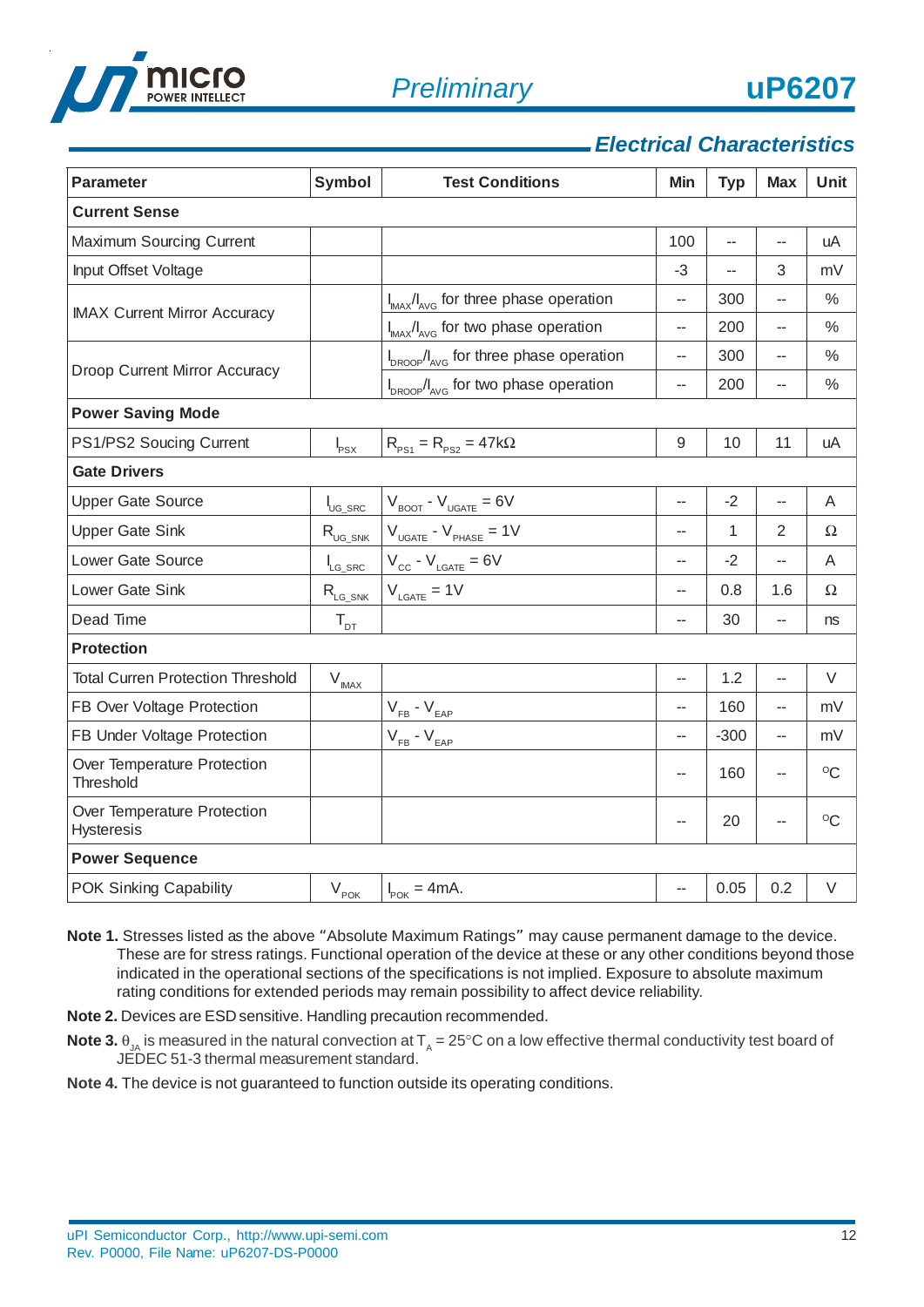







 $I_{\text{OUT}} = 60A$ 









 $I_{\text{OUT}} = 60A$ 



uPI Semiconductor Corp., http://www.upi-semi.com Rev. P00, File Name: uP6207-DS-P0000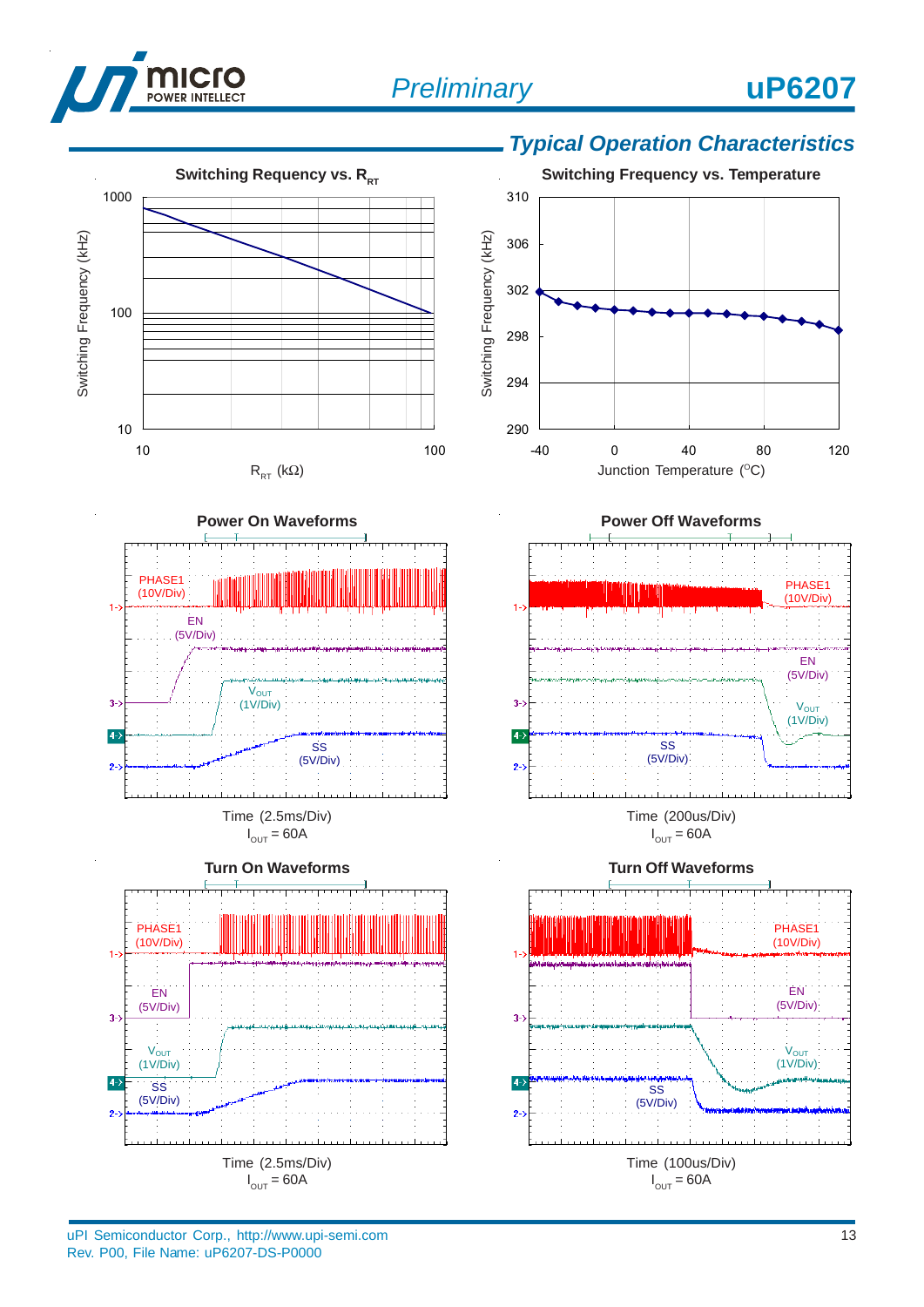



## *Typical Operation Characteristics*



Time (20us/Div)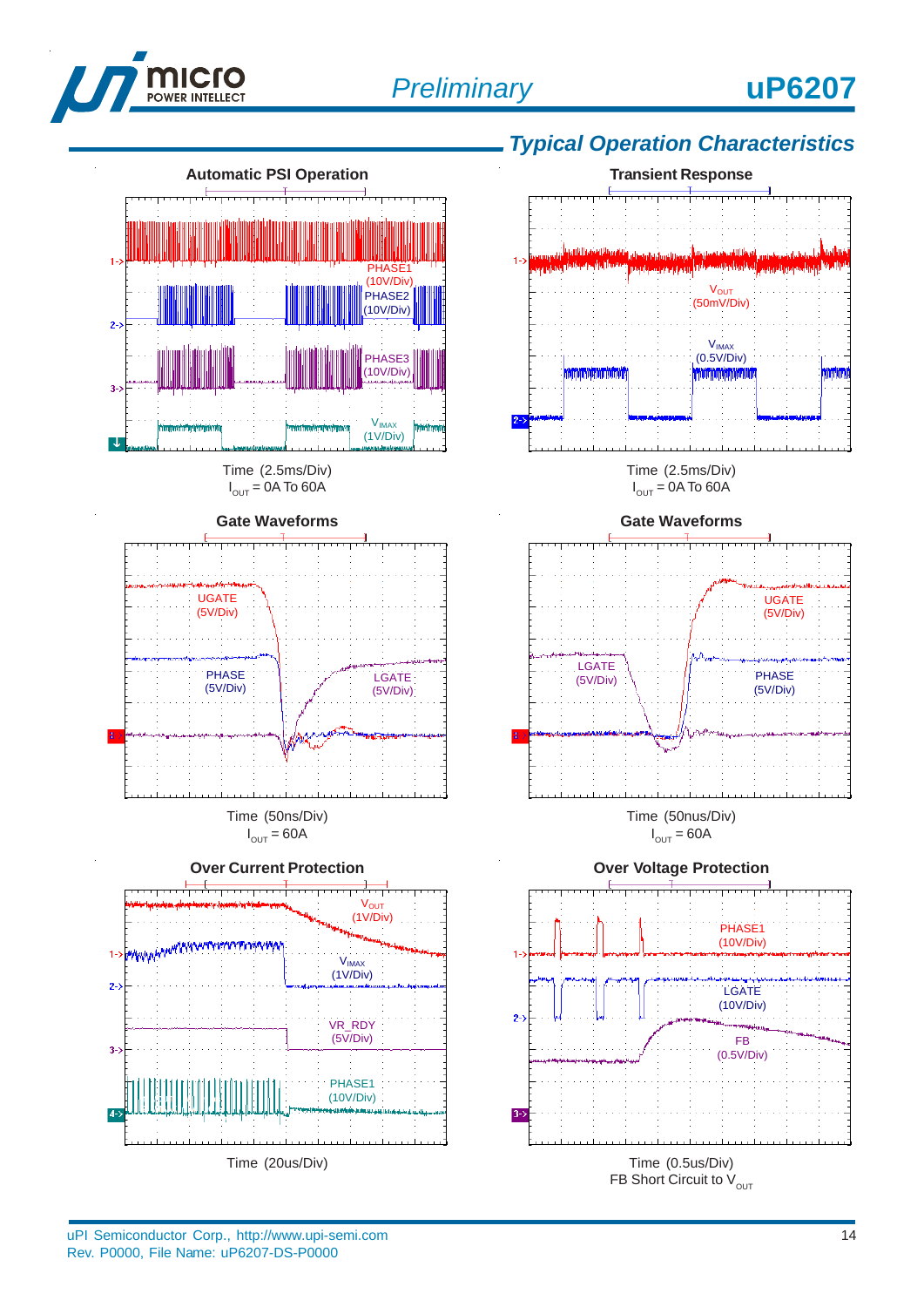

*Application Information*

This page is intentionally left blank and will be update later.